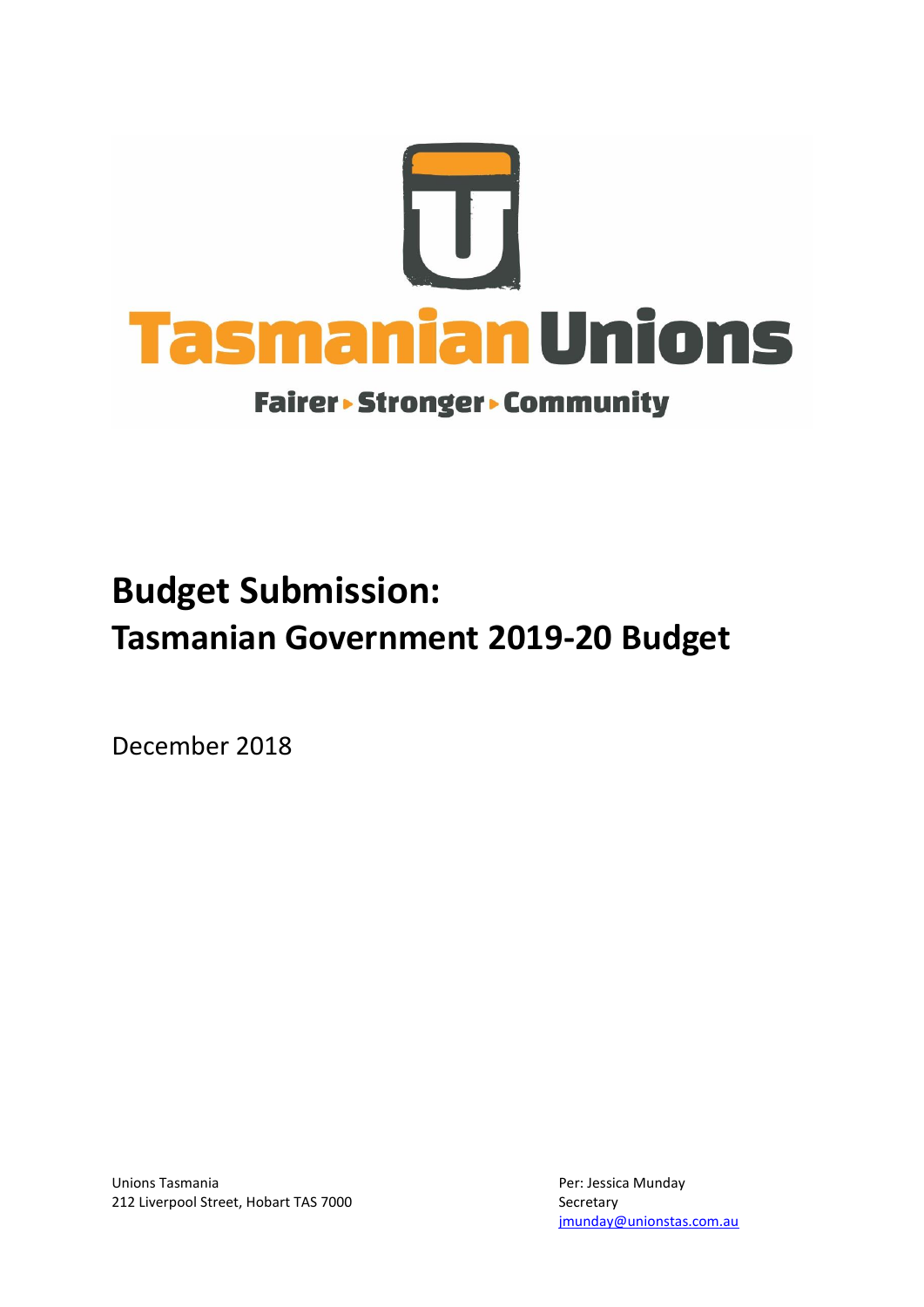## **1. INTRODUCTION**

Unions Tasmania is the peak body for trade unions in Tasmania. It is also the local branch of the Australian Council of Trade Unions (ACTU). With 26 affiliate unions in Tasmania, we represent approximately 50,000 union members across industry, in both the public and private sector.

The Tasmanian trade union movement works everyday towards building a better society for everyone. We believe that workers and their families are entitled to live in a decent and civil society that values fairness and equality – where everyone is afforded the opportunity to succeed.

Tasmanian workers need jobs they can count on. Wage growth lagging behind the rising cost of living, penalty rate cuts, cuts to our essential public services and growing numbers of people in insecure work or experiencing underemployment, all hurt working families and, ultimately, the Tasmanian economy.

The Budget represents an opportunity for Government to address some of these critical issues and to make progress where none is being made. Our submission reiterates key concerns of union members that were raised in our 2018/19 Budget Submission as well as addressing contemporary, emerging issues such as wage theft and better supporting young and migrant workers. We hope to see a bold vision for well paid, secure jobs included in this Budget.

Unions Tasmania welcomes the opportunity to make a submission in advance of the Budget. We put forward 29 recommendations that we believe will contribute to a stronger, fairer economy and improving social cohesion in our State. We remain open and willing to work with Government on implementation.

## **2. WAGE GROWTH AND EQUALITY**

<u>.</u>

Tasmania's 2018 Budget recognises weak wage growth as a threat to household consumption and a risk to Tasmania's fiscal outlook<sup>1</sup>. Low wage growth has been a feature of Tasmania's economy, as it has been nationally despite booming company profits and this is rightly recognised by the Reserve Bank of Australia as a major threat to social cohesion<sup>2</sup>.

Without a decent pay rise, the rising costs of basic needs such as housing, petrol, health and insurance limit the amount of discretionary spending that Tasmanians can inject into our local economy.

<sup>1</sup> Tasmanian Government Department of Treasury and Finance, 2018, *Budget Paper 1, p35*, viewed 5 December 2018, <https://www.treasury.tas.gov.au/Documents/2018-19-Budget-Paper-No-1.pdf>

<sup>2</sup> Australian Broadcasting Corporation, 20 November 2018, *Record-low wage growth is threatening social cohesion, RBA governor says*, viewed 5 December 2018[, https://www.abc.net.au/news/2018-11-20/reserve](https://www.abc.net.au/news/2018-11-20/reserve-bank-philip-lowe-warns-of-low-wage-growth-impact/10515756)[bank-philip-lowe-warns-of-low-wage-growth-impact/10515756](https://www.abc.net.au/news/2018-11-20/reserve-bank-philip-lowe-warns-of-low-wage-growth-impact/10515756)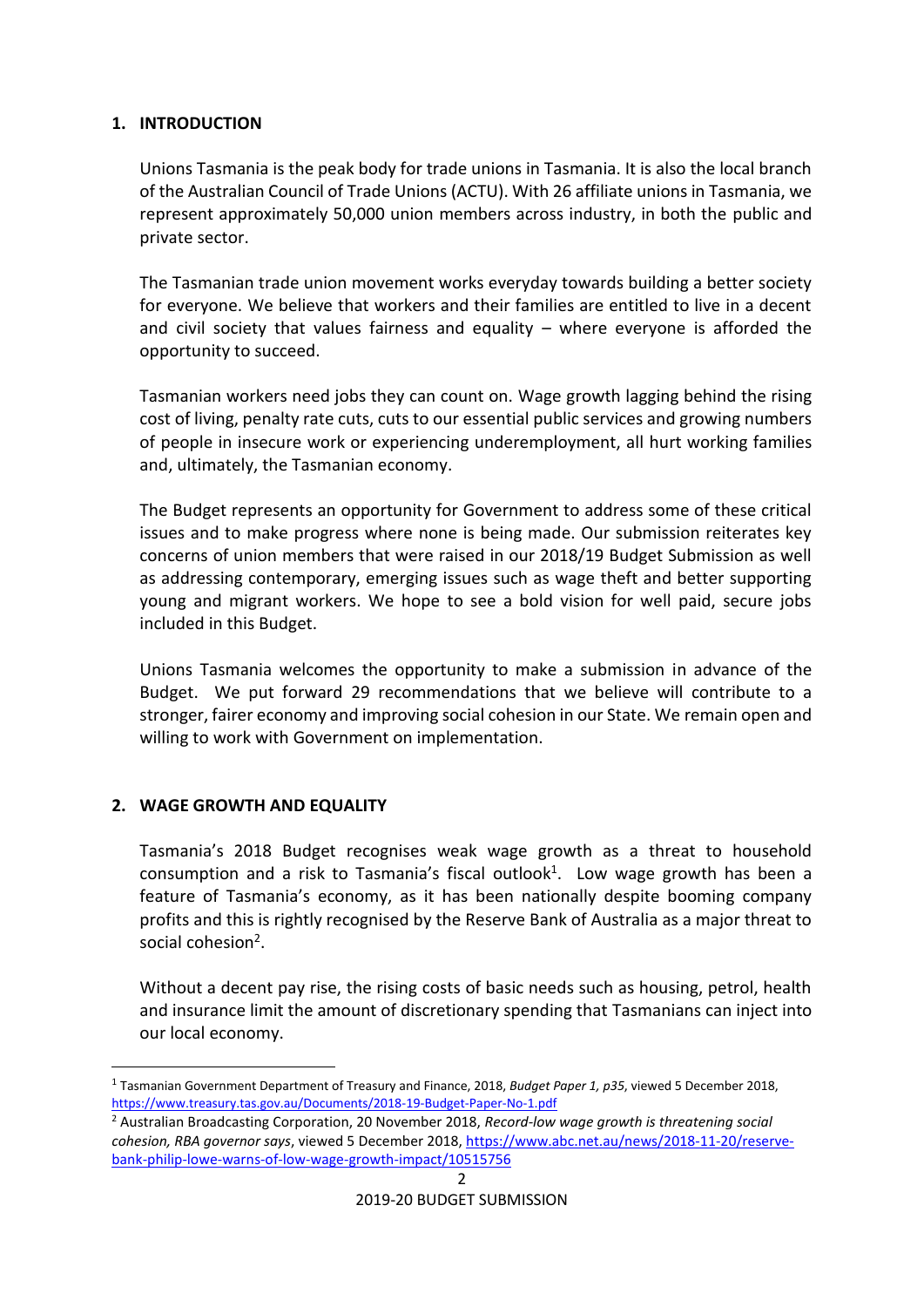At the same time, the economic security of approximately 25,000 people working in some of Tasmania's lowest paid industries including retail and hospitality is markedly diminished by the cuts to penalty rates which commenced last year. These penalty rate cuts are slashing thousands of dollars in take-home pay from Tasmanian households and for people who rely on penalty rates to make a living wage.

As the state's major employer, the Tasmanian government has a leading role in wage growth in our state. The Tasmanian Government's continuing wage cap of 2.0% for the State Service contributes to our overall low wage growth, and signals to other employers that decent wage rises are not the norm. Further contribution is made to inequality through government spending, by excessive gaps in salaries between the lowest and highest paid people in the state service and Government Business Enterprises.

We therefore make the following recommendations.

- **2.1. The Tasmanian Government removes the 2.0% wage cap for the State Service, commits to negotiating in good faith with public sector unions and uses these negotiations as an opportunity to arrest declining wage growth.**
- **2.2. Chief Executive salaries in Tasmanian Government business enterprises should not exceed ten times the pay of the lowest paid employee.**

## **3. JOB SECURITY**

Job security is a major concern of working Tasmanians and the increased casualisation of the workforce in both the private and public sectors is diminishing the living standards of Tasmanian families.

Insecure work is destabilising for working people of all ages. Casual work does not deliver the financial security needed to secure housing, make plans from one week to the next, or establish a family. Increased casualisation can also contribute to reduced safety, with casual employees often more fearful of speaking up in the workplace.

The Tasmanian Government should lead by example in offering job security to its workforce. The practice of ongoing, permanent positions being replaced by casual jobs needs to end. Employees should have clear pathways to convert from casual to permanent employment. State service workers deserve job security and Departmental budgets should ensure adequate funding so that groups of employees, for example, Educational Facility Attendants, can remain directly employed.

We make the following recommendation.

**3.1. The Tasmanian Government recognises job security as a critical issue for all Tasmanian working people. We further recommend the Tasmanian Government**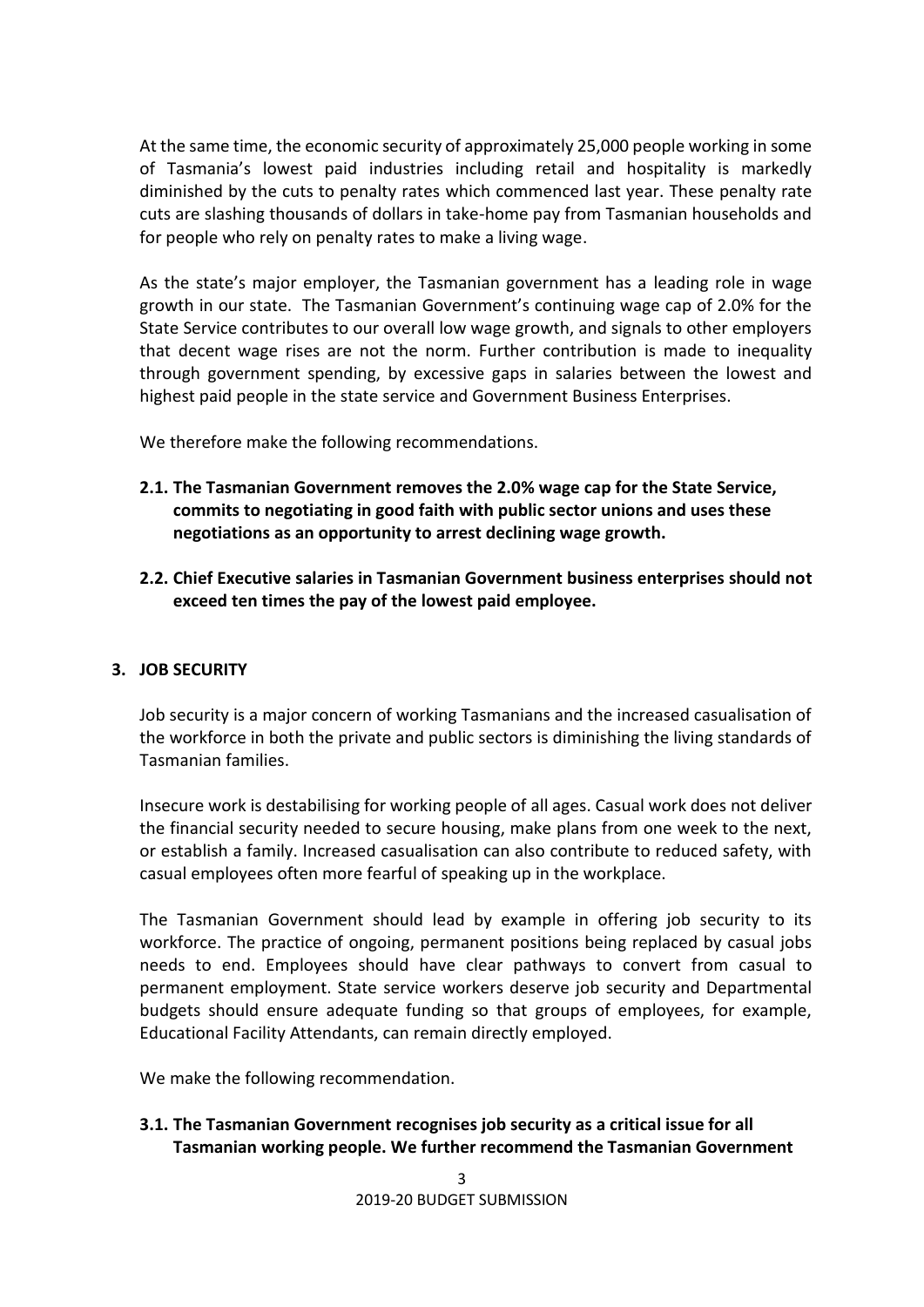**first take measures to ensure job security in its own workforce and then consider what strategies it can employ to encourage business to engage employees in secure work.**

## **4. TACKLING UNDEREMPLOYMENT**

Underemployment remains pronounced in Tasmania, sitting at the top end of the scale at 15.9% in October 2018, compared to 13.3% nationally<sup>3</sup>.

Improvements to the headline unemployment figure are welcome but do not tell the full picture when it comes to unemployment and underemployment in this State. We know unemployment statistics classify workers who may have only had one hour of work in a week as 'employed', and this distorts how many people are actually truly unemployed.

People don't have enough work, and many are pushed by employers to work extra hours for free. Underemployment - that is, where employed persons aged 15 years and over want, and are available for, more hours of work than they currently have - should be recognised by the Tasmanian government as a crucial issue to be addressed in our economy, in terms of the overall economy, as well as in the Government's own projects.

We therefore make the following recommendation.

## **4.1. The Tasmanian Government adopts a clear focus on tackling the problem of underemployment across all employment related initiatives.**

## **5. WAGE THEFT**

Stopping wage theft is a top priority for Tasmanian workers. Workers and their unions are regularly confronted with employers who deliberately withhold wages, superannuation or other employee entitlements, falsify employment records, or fail to keep employment records. Other jurisdictions are moving on this issue, such as Victoria which is moving to legislate on the issue, and Queensland, whose inquiry this year identified billions of dollars in unpaid wages and superannuation, imposing significant costs on workers, their families, businesses and the economy<sup>4</sup>.

The Tasmanian Government is a major consumer of good and services in the state and has set out clear ethical standards and a procurement code of conduct, to ensure effective use of public money, in the best interest of Tasmania, as well as fair and open

https://www.parliament.qld.gov.au/Documents/TableOffice/TabledPapers/2018/5618T1921.pdf

<sup>&</sup>lt;u>.</u> <sup>3</sup> Australian Bureau of Statistics, 2018, *6202.0 - Labour Force, Australia, October 2018*, viewed 5 December 2018,<http://www.abs.gov.au/AUSSTATS/abs@.nsf/DetailsPage/6202.0October%202018?OpenDocument>

<sup>4</sup> Queensland Government, November 2018, *A fair day's pay for a fair day's work? Exposing the true cost of wage theft in Queensland*, Report No. 9, 56th Parliament, Education, Employment and Small Business Committee, viewed 5 December 2018,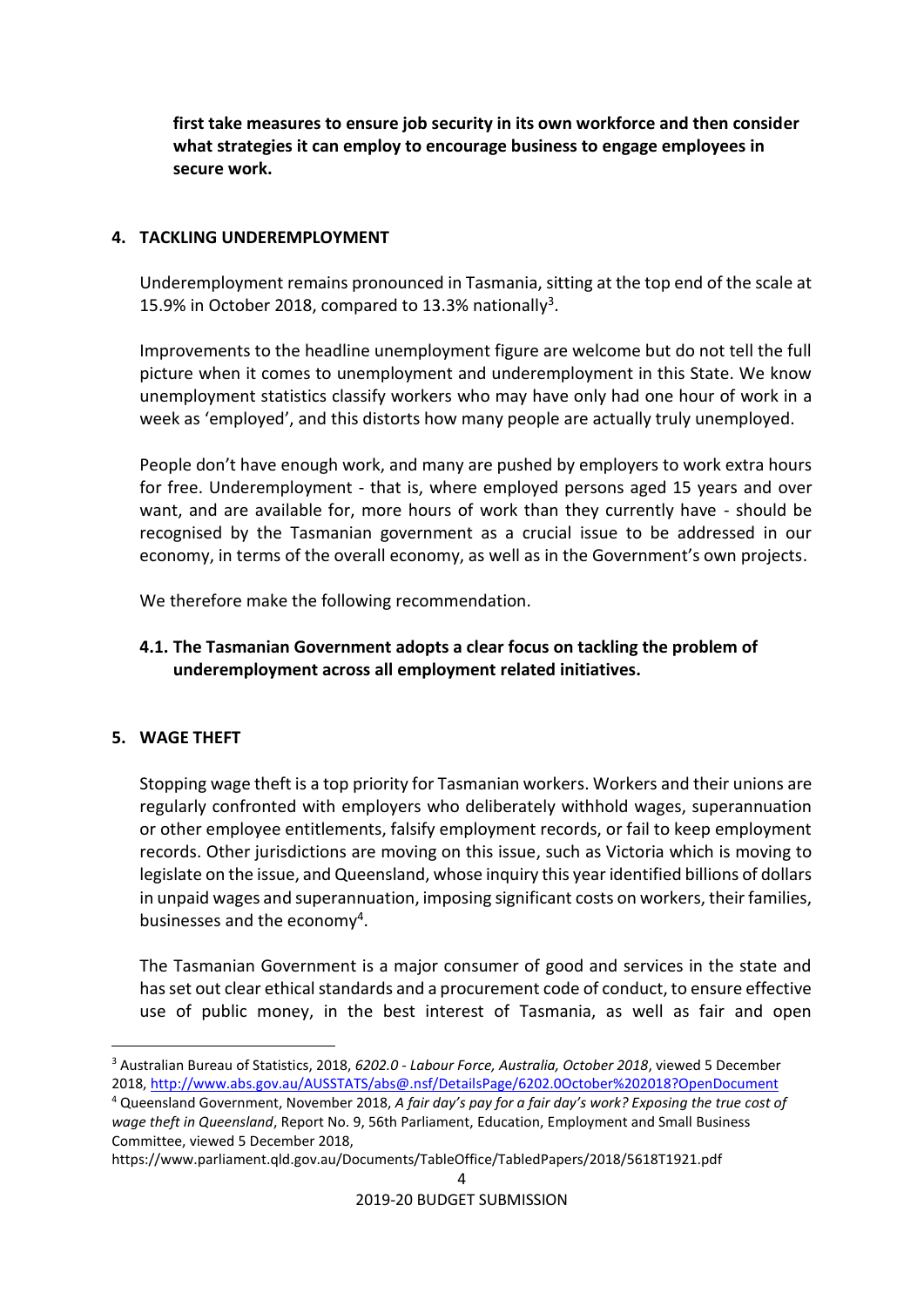competition<sup>5</sup>. These goals can be undermined when some suppliers of goods and services do not uphold their legal obligations to their workers, for example through wage theft or unsafe working conditions.

- **5.1. The Tasmanian Government resources and undertakes a comprehensive inquiry into wage theft in Tasmania, with a view to legislating to tackle the problem.**
- **5.2. The Tasmanian Government allocate funds and conducts an ethical supply chain audit of all state procurement, to identify where obligations to workers are not being met, including but not limited to wage theft, and use this to inform future government policy.**

#### **6. REGULATE LABOUR HIRE**

Labour hire as a form of casual work in Australia is recognised as one in which basic employment conditions such as correct pay, superannuation and workers compensation are not reliably met and where even a state government can be given short shrift, with payroll taxes being dodged.

Numerous labour hire companies are operating in an unregulated environment in Tasmania, although other jurisdictions have already moved to address this including Queensland, South Australia and soon Victoria. Just this week a federal parliamentary Standing Committee on Industry, Innovation, Science and Resources is recommending a review of casualisation and labour hire, with a view to amending the Fair Work Act to prevent misuse<sup>6</sup>.

We therefore make the following recommendation.

**6.1. The Tasmanian Government develops a scheme to regulate and track the use of labour hire.**

## **7. PORTABLE LONG SERVICE LEAVE**

Thousands of Tasmanian workers are not able to accrue Long Service Leave despite their continued commitment to work, due to the contract and short-term, insecure nature of work in community services sectors.

<sup>&</sup>lt;u>.</u> <sup>5</sup> Tasmanian Government Department of Treasury and Finance, 2017, Treasurer's Instruction No 1101: Procurement Principles: goods and services (Version 12) http://www.treasury.tas.gov.au/Documents/TI-1101.pdf

<sup>5</sup> 6 Sydney Morning Herald, 4 December 2018, *Barnaby Joyce joins Labor to urge crackdown on work casualisation and fly-ins*, viewed 5 December 2018, [https://www.smh.com.au/politics/federal/barnaby-joyce](https://www.smh.com.au/politics/federal/barnaby-joyce-joins-labor-to-urge-crackdown-on-work-casualisation-and-fly-ins-20181204-p50k26.html)[joins-labor-to-urge-crackdown-on-work-casualisation-and-fly-ins-20181204-p50k26.html](https://www.smh.com.au/politics/federal/barnaby-joyce-joins-labor-to-urge-crackdown-on-work-casualisation-and-fly-ins-20181204-p50k26.html)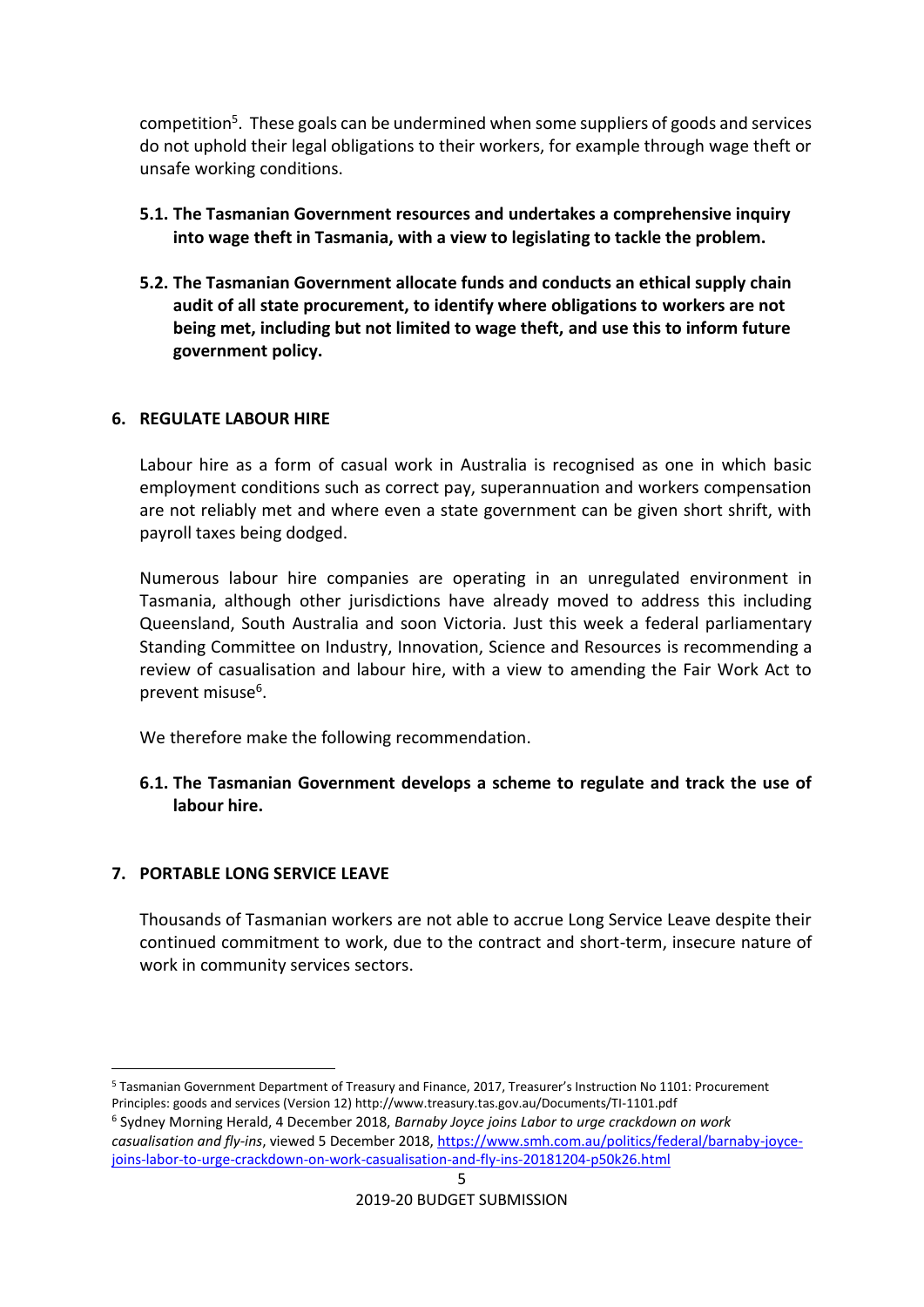This contributes to income inequality and affects the well-being of people working in these physically demanding sectors over long periods of time, by denying them the opportunity to take paid long service leave.

The creation of a Tasmanian scheme for portable long service leave covering the community services, disability and aged care, contract cleaning and security sectors would make a significant impact on the economic security of some of Tasmanian's lowest paid working people and there is substantial engagement and support for this from Tasmanian workers<sup>7</sup>.

Unions Tasmania makes the following recommendation.

## **7.1. The Tasmanian Government establishes a Portable Long Service Leave scheme, similar to that in the construction industry, for the community services, cleaning and security and other contracting sectors.**

## **8. NEW INITIATIVES TO SUPPORT WORKERS**

Widespread exploitation of workers is occurring in Tasmania, particularly amongst vulnerable groups of workers such as students, young people and migrants, involving wage theft, racism, illegal and unsafe working conditions. High profile instances in recent months include contract cleaners ripped off in Tasmanian supermarkets<sup>8</sup>, visa holder harassment and wage theft at a Tasmanian hotel<sup>9</sup>, and more than 100 plasterers at the Royal Hobart Hospital subjected to wage theft this year<sup>10</sup>.

We know that there are many more instances of vulnerable Tasmanian workers being exploited and bullied by employers. The establishment of Workers' Centres to directly engage with young workers and migrant workers would bring together the industrial expertise of Unions Tasmania and its 26 affiliate unions spanning all sectors of work in the state, with education about issues regarding workplace safety and rights, support and assistance in resolving workplace issues.

We make the following recommendations.

1

<sup>7</sup> Health and Community Services Union and United Voice, 2016, *Portable Long Service Leave Scheme for the Tasmanian community services, disability and aged care, contract cleaning and security sectors*, VIEWED 5 December 2018, [https://issuu.com/hacsutasmania/docs/plsl\\_discussionpaper\\_final\\_issuu](https://issuu.com/hacsutasmania/docs/plsl_discussionpaper_final_issuu) 

<sup>8</sup> Fair Work Ombudsman, February 2018, *Inquiry into the procurement of cleaners in Tasmanian supermarkets*, viewed 5 December 2018, https://www.fairwork.gov.au/reports/inquiry-into-the-procurement-of-cleaners-intasmanian-supermarkets

<sup>9</sup> The Examiner Newspaper, 28 May 2018, *Fair Work Ombudsman fines former owner of Scamander Beach Resort Hotel Chang Yen Chang*, viewed 5 December 2018, https://www.examiner.com.au/story/5430785/fairwork-ombudsman-fines-former-owner-of-scamander-beach-resort-hotel/

<sup>10</sup> The Mercury Newspaper, 5 September 2018, *A workforce of mostly Chinese nationals are claiming their pay is being docked by bosses*, viewed 5 December 2018, https://www.themercury.com.au/news/a-workforce-ofmostly-chinese-nationals-are-claiming-their-pay-is-being-docked-by-bosses/newsstory/b95eef58e3affbb855da4c57b8781cad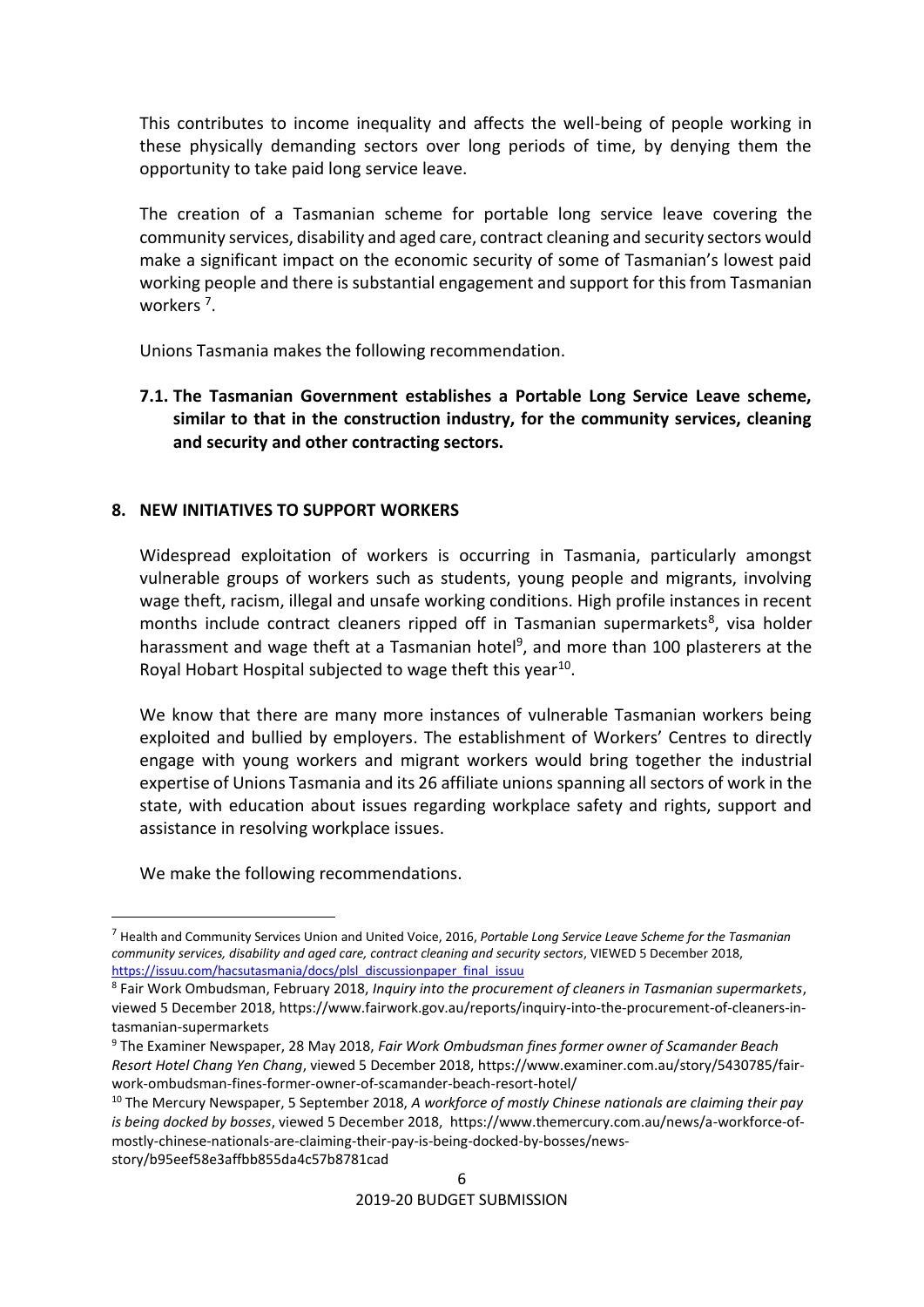- **8.1. The Tasmanian Government allocates seed funding of \$250,000 for the establishment of a Migrant Workers Centre within Unions Tasmania.**
- **8.2. The Tasmanian Government allocates seed funding of \$250,000 for the establishment of a Young Workers Centre within Unions Tasmania.**
- **8.3. The Tasmanian Government allocates resources to build and implement statewide, in partnership with unions and employers, curriculum content about workers' rights and the roles of employers, government and unions in the world of work.**

#### **9. APPRENTICESHIPS AND TRAINING**

The apprenticeship and training system should be strengthened to meet Tasmania's needs for economic growth, and to ensure that Tasmanian workers are well positioned to take part in that growth. We use the term apprentice in this submission to refer to both apprentices and trainees.

Vocational skills are central to the creation of a well-educated, socially capable and resilient population with the skills to face the future. Vocational education and training are essential to creating industries and enterprises that are responsive to changes in technology and the national and world economy and can compete globally and provide secure employment and career path opportunities for workers.

A skilled and adaptable workforce is essential to productivity and represents a high value public good that is worthy of public investment. However the number of apprenticeships in Tasmania has slipped in recent years. The Tasmanian Government is a major procurer of building, construction and maintenance works, and rightfully demands that its contractors and sub-contractors to use apprentices for a minimum of 20% of the labour required on-site and off-site, for work undertaken on Tasmanian Government contracts over \$250,000. However this ratio is not being reliably met, and is not implemented for Government Business Enterprises, meaning that important opportunities for apprenticeships are being missed. Government Business Enterprises represent significant public investment and as such can be considered to have an obligation to the community to make a similar contribution in the provision of training to support industry and economic growth.

Anecdotally we see the beginnings of a push by some employers in Tasmania for institutional delivery of apprenticeships, meaning that apprentices would be enrolled with an educational institution but without the security of a training contract to ensure that they emerge at the completion of their apprenticeship with recognised and industryrelevant qualifications. Rather they would be expected to shop themselves around for any work experience they could get, without a structured work experience process or assured quality of training. It is our view that such a system should be resisted and dismissed as it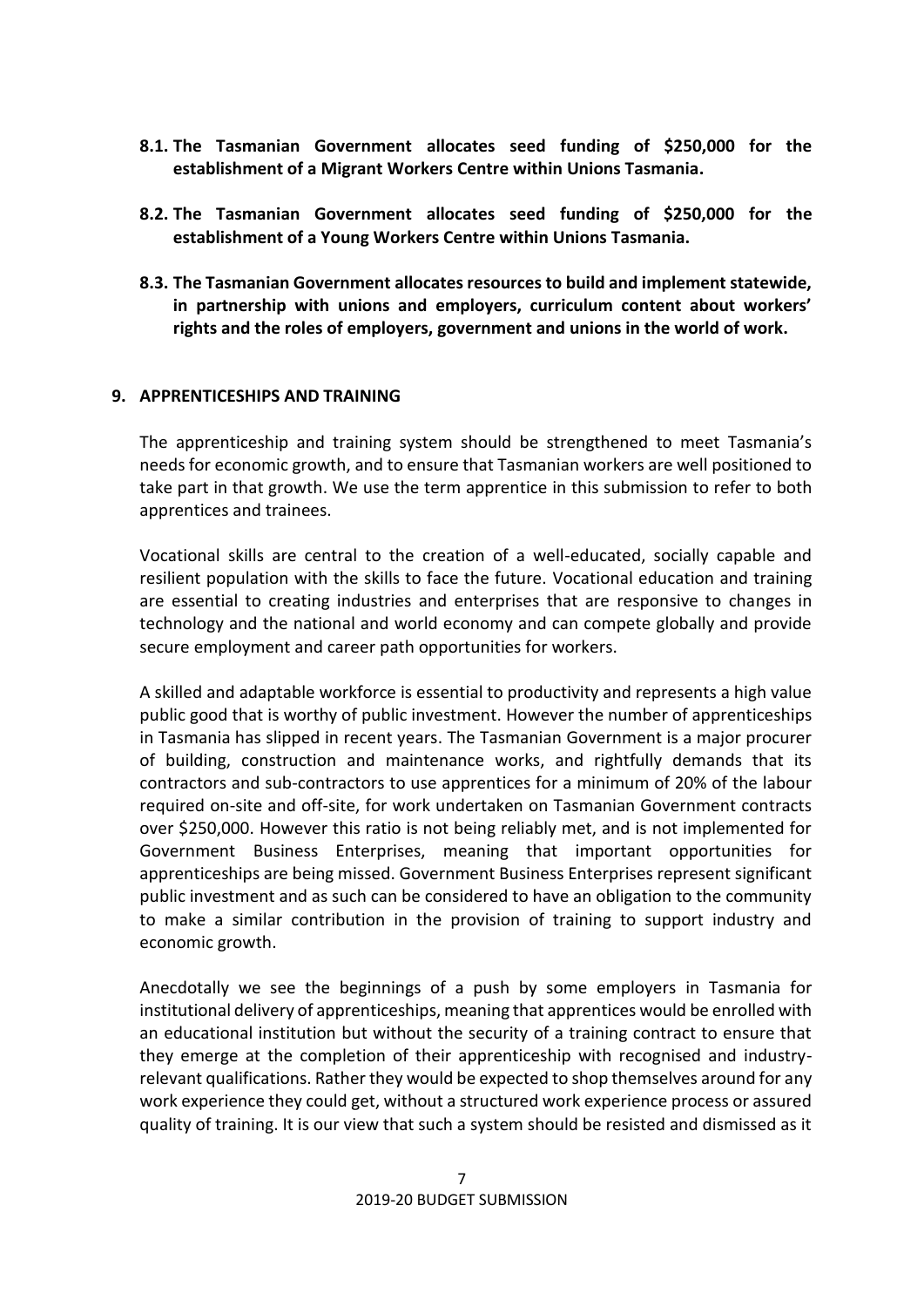would reduce financial security and final qualifications of the apprentice, as well as deliver inferior outcomes for industry, representing a poor return on investment for public funds.

Unions Tasmania therefore makes the following recommendations.

- **9.1. The Tasmanian Government appoints and appropriately resources a compliance officer, empowered to ensure that the procurement policy ratio of one in five or 20 per cent of workers to be apprentices, is consistently met.**
- **9.2. The Tasmanian Government extends the policy for a ratio of one in five or 20 per cent of workers to be apprentices to Government Business Enterprises.**
- **9.3. The Tasmanian Government maintains the existing program of training contract based apprenticeships and rejects any push to institutional delivery.**

## **10. STRENGTHENING WORKSAFE AND LEGISLATING TO DEAL WITH INDUSTRIAL MANSLAUGHTER**

Thousand of serious injuries including deaths occur each year in Tasmanian workplaces, and despite growth in the number of businesses operating, the number of WorkSafe inspectors has been cut markedly in recent years.

Over the last three years, there have been 8,453 serious injuries reported and 24 people have died due to work related incidents in Tasmanian workplaces $^{11}$ .

The number of businesses operating in Tasmania has grown to nearly 38,000 in June 2017, up 1.8% from June 2013<sup>12</sup>. The state is also seeing an increase in high-risk activity such as construction and large-scale infrastructure projects. Staffing of the state's chief body for workplace health and safety compliance, WorkSafe Tasmania has declined markedly during this period from 157 in 2013<sup>13</sup> to fewer than 90 this year<sup>14</sup> including inspectors and other staff.

It is our view that there are now too few inspectors to adequately cover Tasmanian worksites and further, that the loss of specialised inspectors with industry-specific expertise, leaves Tasmanian workers vulnerable to gaps in coverage. This is especially the case for workers in high-risk industries such as mining, construction, transport and so on.

<u>.</u>

<sup>12</sup> Australian Bureau of Statistics, 2018, *Counts of Australian Businesses, including Entries and Exits, Jun 2013 to Jun 2017*, cat. no. 8165.0, viewed 4 December 2018,

<http://www.abs.gov.au/AUSSTATS/abs@.nsf/DetailsPage/8165.0Jun+2013+to+Jun+2017> <sup>13</sup> Tasmanian Government, 2013, *Department of Justice Annual Report 2012-2013*, viewed 4 December 2018, <http://stors.tas.gov.au/au-7-0023-00287>

<sup>11</sup> Tasmanian Government, 2018, *WorkSafe Tasmania Strategic Plan 2018-2023*, viewed 4 December 2018, https://www.worksafe.tas.gov.au/ data/assets/pdf file/0007/448945/Strategic-Plan-2018-2023.pdf

<sup>14</sup> Tasmanian Government, 2018, *Department of Justice Annual Report 2017-2018*, viewed 4 December 2018, [https://www.justice.tas.gov.au/\\_\\_data/assets/pdf\\_file/0004/449068/Department-of-Justice-Annual-Report-](https://www.justice.tas.gov.au/__data/assets/pdf_file/0004/449068/Department-of-Justice-Annual-Report-2017-2018.pdf)[2017-2018.pdf](https://www.justice.tas.gov.au/__data/assets/pdf_file/0004/449068/Department-of-Justice-Annual-Report-2017-2018.pdf)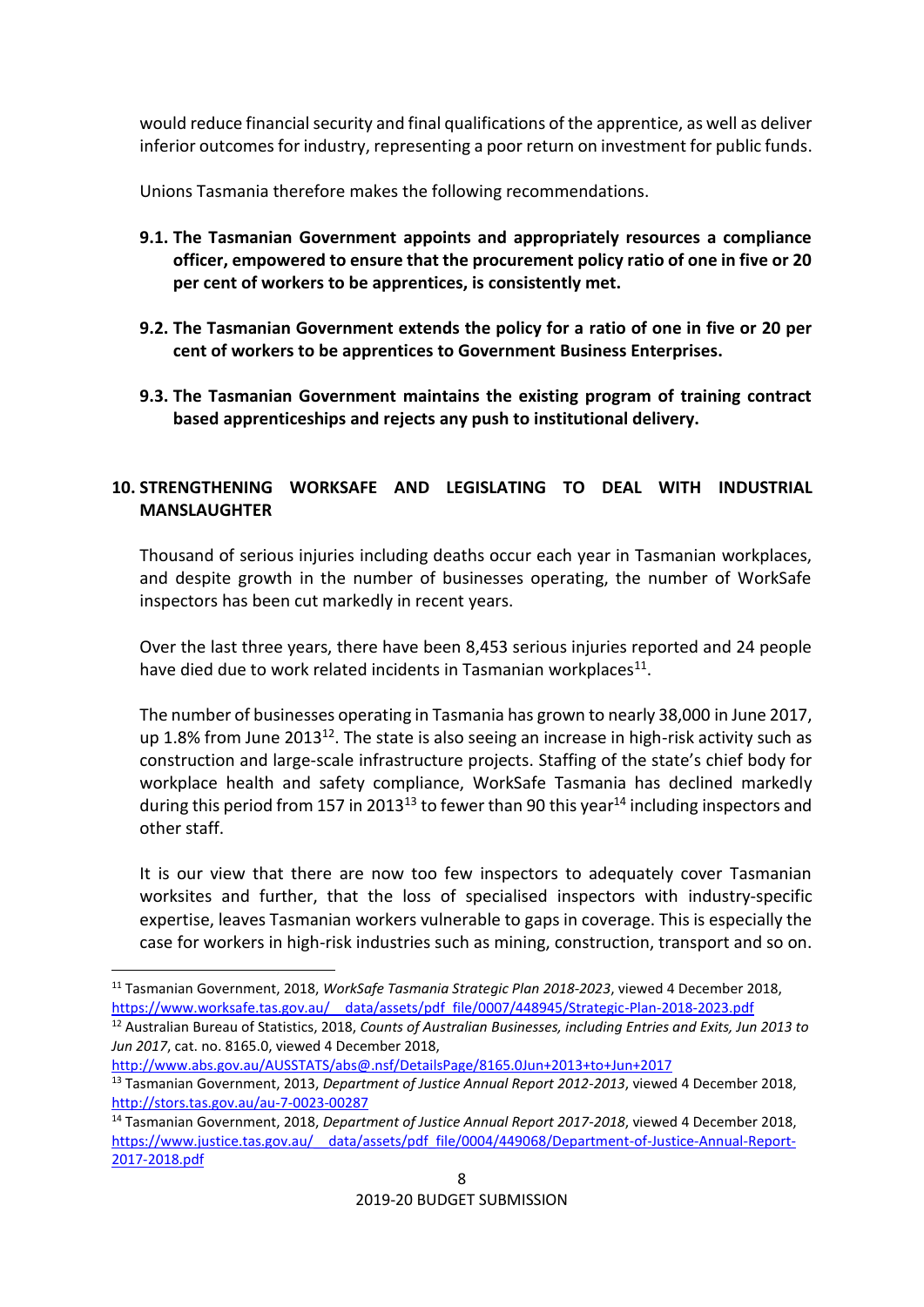Appallingly, in the case of workplace deaths, Tasmanian families have experienced time and again the callous disregard of some employers which, even where they are at fault, seem to treat the fines they face as a simple accounting consideration, or worse still ignore them altogether. We believe that industrial manslaughter legislation is necessary to deter that minority of employers from willfully neglecting the safety of Tasmanians in their workplaces.

Unions Tasmania therefore recommends the following measures.

- **10.1. The Tasmanian Government increases staffing of WorkSafe Tasmania, to increase the number of inspectors overall, as well as to ensure that individual inspectors with industry-specific expertise are in place to manage safety issues for specific industries.**
- **10.2. The Tasmanian Government invests in the establishment of an internal training department with the skills and resources to set up and manage individual training programs for staff of WorkSafe. Particular attention should be paid to developing capacity to manage safety issues around explosives management.**
- **10.3. The Tasmanian Government invests in improving documentation and record management processes at WorkSafe.**
- **10.4. The Tasmanian Government introduce industrial manslaughter legislation and appropriately resource its implementation.**

## **11. EXPANDING COVERAGE OF THE WORKERS REHABILITATION AND COMPENSATION ACT 1988 TO INCLUDE ALL FORMS OF EMPLOYMENT**

At present the members of, or crews, of fishing boats who are paid wholly or mainly on the basis of a share of profits or gross earnings of the boat are not covered by the *Workers Rehabilitation and Compensation Act 1988*, nor are people participating in approved programs of work for unemployment payment (work-for-the-dole schemes). However they are working in places and conditions effectively under the control and direction of others. It is our view that people working in these situations should be considered as workers for the purposes of the Act.

Unions Tasmania therefore makes the following recommendation.

**11.1. The Tasmanian Government amends the Workers Rehabilitation and Compensation Act 1988 to capture all forms of employment, and specifically so as to include people working as members of, or crews, of fishing boats whether or not they are paid on the basis of a share of profits or gross earnings of the boat, and people participating in approved programs of work for unemployment payment (work-for-the-dole schemes).**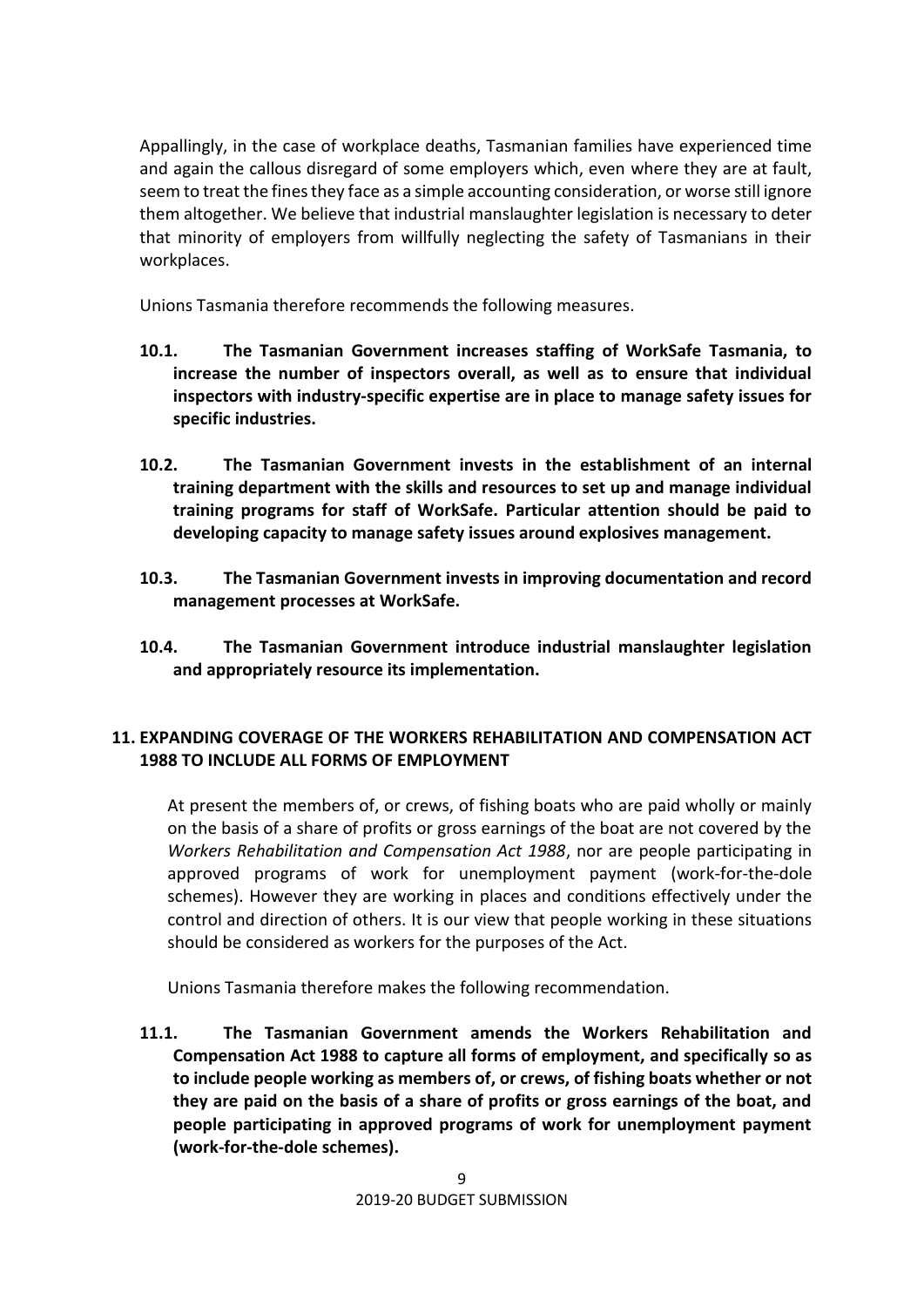## **12. FUNDING FOR WORKERS MEMORIAL PARK, ELIZABETH GARDENS, LAUNCESTON**

Each year, Tasmanian families are impacted by the loss of loved ones to fatal workplace injuries. Last year five people were reported to be killed at work in Tasmania<sup>15</sup> and over the last three years, 24 people have died due to work related incidents in Tasmanian workplaces<sup>16</sup>.

The Workers Memorial Park at Elizabeth Gardens in Launceston was officially opened in 2011 following the work of a small but dedicated number of community members, including local government representatives, union officials and in particular, Guy Hudson whose teenage son was killed at work. With a local architect, they had planned for a park that would appropriately remember those who were killed at work.

The Memorial Park was intended to be a place of reflection, a place where families, colleagues or friends of those who lost their lives at work could go to remember them. It was to also serve as a permanent reminder to the community that workplaces can be dangerous and that we must keep safety front of mind every day.

Sadly, efforts to secure the \$250,000 in funding needed to complete the Park to its original design have been unsuccessful. It would mean a lot to the local community and, most importantly, to the families and friends left behind, if the Park were finally finished.

We therefore make the following recommendation.

# **12.1. The Tasmanian Government allocates the required funding of \$250,000 to complete the Workers Memorial Park.**

# **13. CLOSING THE GENDER PAY GAP**

<u>.</u>

Inequality is incredibly high in Australia right now and the gender pay gap is a persistent feature of this inequality. Lesser pay and opportunities for women means a poorer economy and a less equal and just society. Many of the actions recommended in this submission will assist in closing the gender pay gap for Tasmanian women. The consultative development of a comprehensive Tasmanian Women's Strategy is welcome.

As the state's largest employer the Tasmanian government itself has the power to progress the issue of closing the gender pay gap for a large portion of our workforce.

<sup>15</sup> Safe Work Australia, 2018, *Work-related injury fatalities - Key WHS statistics Australia 2018*, viewed 14 November 2018, [https://www.safeworkaustralia.gov.au/book/work-related-injury-fatalities-key-whs-statistics](https://www.safeworkaustralia.gov.au/book/work-related-injury-fatalities-key-whs-statistics-australia-2018#work-related-injury-fatalities)[australia-2018#work-related-injury-fatalities](https://www.safeworkaustralia.gov.au/book/work-related-injury-fatalities-key-whs-statistics-australia-2018#work-related-injury-fatalities)

<sup>16</sup> Tasmanian Government, 2018, *WorkSafe Tasmania Strategic Plan 2018-2023*, viewed 4 December 2018, https://www.worksafe.tas.gov.au/ data/assets/pdf file/0007/448945/Strategic-Plan-2018-2023.pdf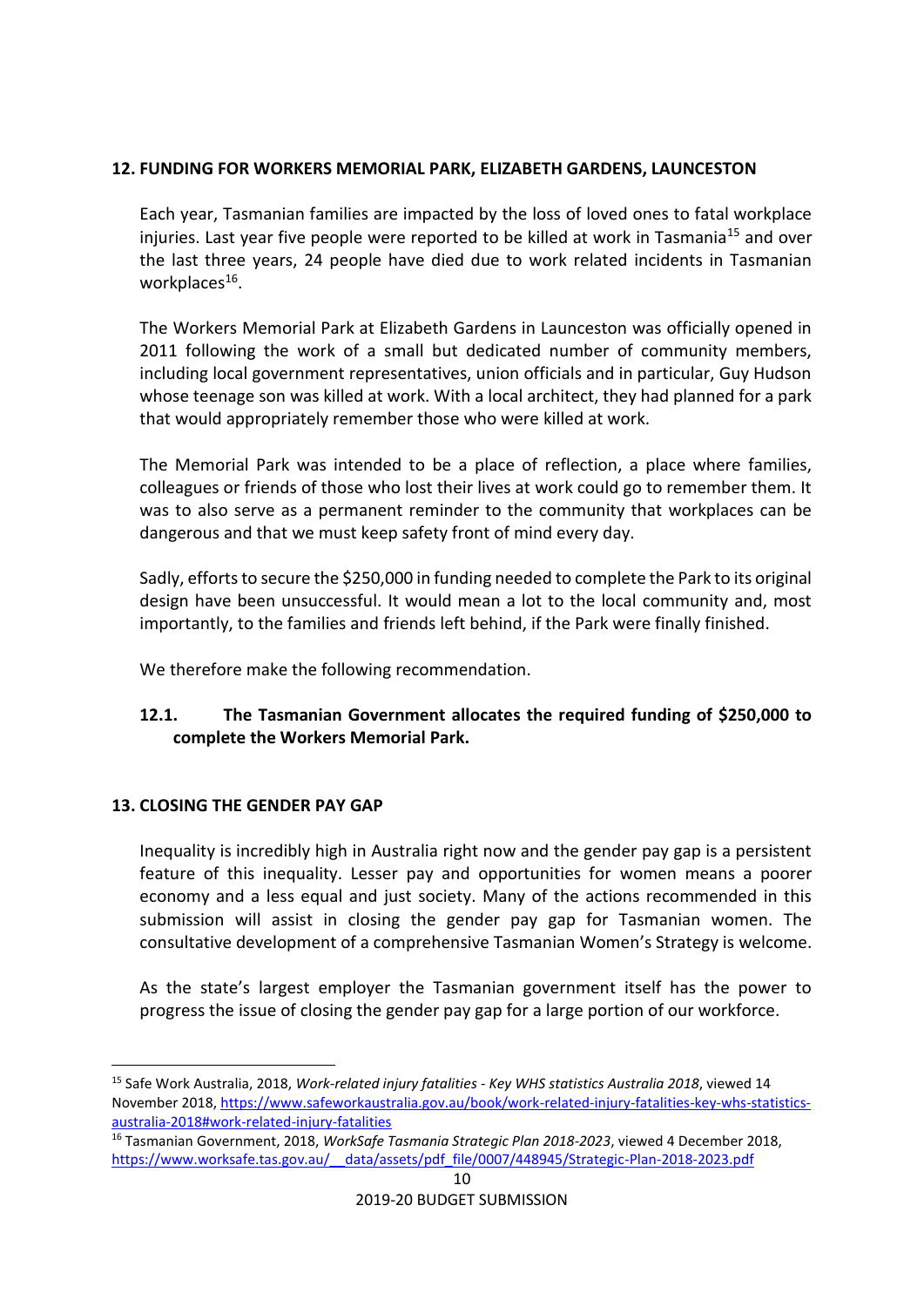We make the following specific recommendation.

**13.1. The Tasmanian Government allocates funds and conducts an audit of positions currently held across the State Service, to map gender gaps in pay for comparable work, and gaps in levels of seniority across the service. The results of this audit should inform gender equality policy and initiatives and provide a baseline from which progress can be measured in a transparent way.**

## **14. PAID FAMILY AND DOMESTIC VIOLENCE (FDV) LEAVE**

From 2005 to 2015, in Tasmania, 87.8 per cent of family violence victims were female<sup>17</sup>. Economic insecurity is one of the greatest factors inhibiting people from leaving a violent situation at home and the financial cost to leave is substantial, with housing, medical, legal and other costs easily mounting to thousands of dollars. The economic cost of not tackling domestic violence is also substantial.

Many women resign, or are terminated from their jobs, because they need to take time off work to deal with injuries to themselves or to their children. They need time to attend appointments with counsellors, police, or real estate agents. They may not be able to attend work as they have been prevented from leaving the house by the perpetrator of violence. Women are unable to undertake the activities associated with making safe arrangements for themselves and their children when their financial security is under threat.

A 2016 study into the provision of paid family and domestic violence leave as a national standard, notes that "being able to undertake legal, medical, relocation and other measures to address their situations, without the risk of losing income or losing their employment entirely, has been proven to enhance the likelihood of victims' escaping violence and hence preventing its reoccurrence"<sup>18</sup>.

We make the following recommendations.

<u>.</u>

**14.1. The Tasmanian Government supports the union movement's campaign for ten days of paid Family and Domestic Violence leave in the National Employment Standards and make their support known to the Commonwealth Government.** 

<sup>17</sup> Tasmanian Government 2016, *Women and Girls in Tasmania – Fact Sheet 6: Safety and Justice*, Department of Premier and Cabinet,

http://www.dpac.tas.gov.au/ data/assets/pdf file/0011/280865/Fact\_sheet\_6\_Safety\_and\_Justice.pdf?SQ\_DESIGN\_NA [ME=women](http://www.dpac.tas.gov.au/__data/assets/pdf_file/0011/280865/Fact_sheet_6_Safety_and_Justice.pdf?SQ_DESIGN_NAME=women)

<sup>18</sup> Stanford, J. 2016, *Economic Aspects of Paid Domestic Leave Provisions*, Centre for Future Work at the Australia Institute, [https://d3n8a8pro7vhmx.cloudfront.net/theausinstitute/pages/1408/attachments/original/1482351910/Economic\\_Aspect](https://d3n8a8pro7vhmx.cloudfront.net/theausinstitute/pages/1408/attachments/original/1482351910/Economic_Aspects_Domestic_Violence_Leave.pdf?1482351910) [s\\_Domestic\\_Violence\\_Leave.pdf?1482351910](https://d3n8a8pro7vhmx.cloudfront.net/theausinstitute/pages/1408/attachments/original/1482351910/Economic_Aspects_Domestic_Violence_Leave.pdf?1482351910)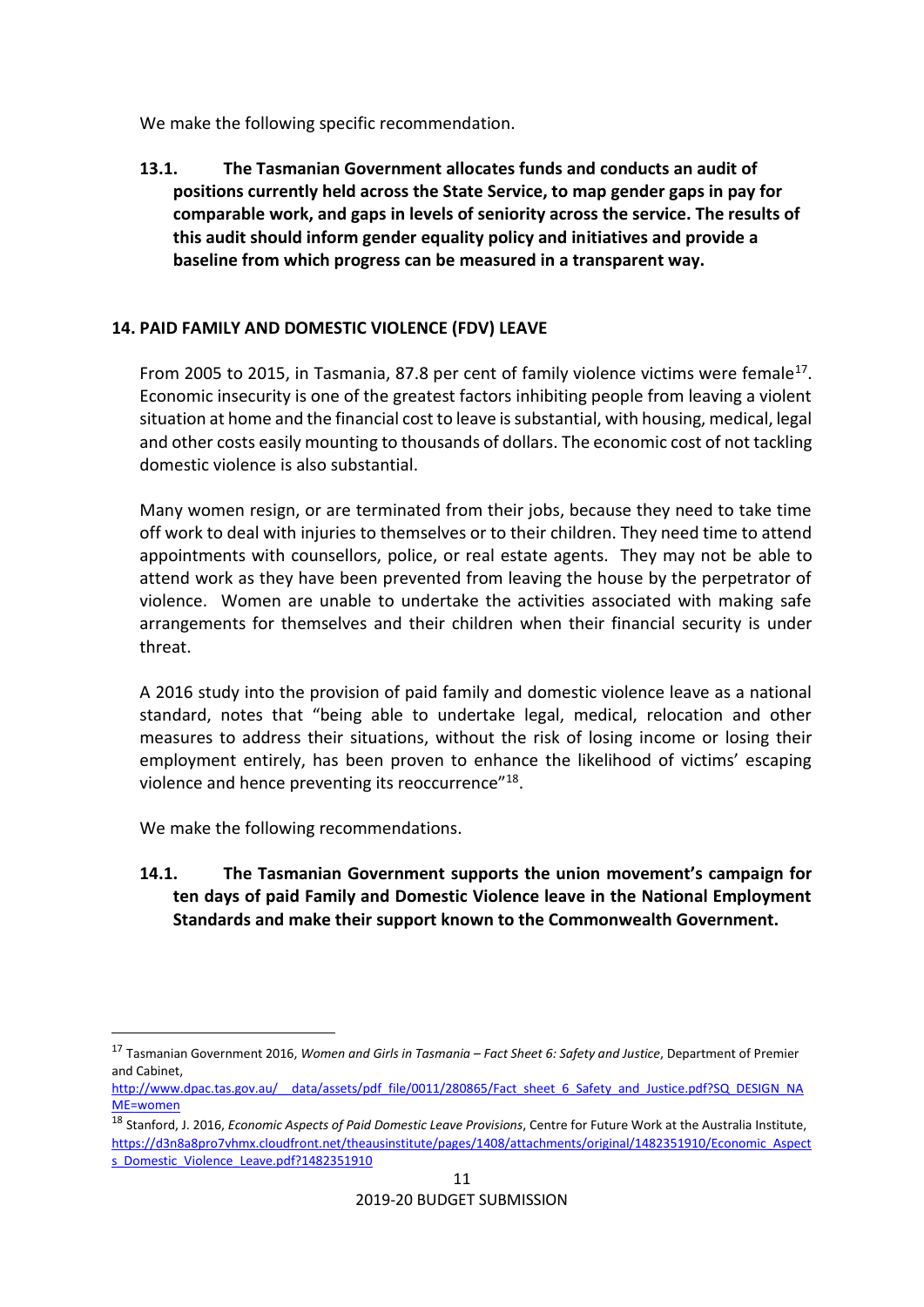**14.2. The Tasmanian Government promotes the social and economic benefits of paid family and domestic violence leave among Tasmanian private sector employers and uses early adopters as role models.**

#### **15. PRIVATISATION OF PUBLIC ASSETS**

Unions Tasmania does not support the sale and privatisation of profitable public assets and infrastructure, irrespective of how the Government came to be in ownership of them. If assets and infrastructure are essential to providing public services, or able to return an income to the Crown, they should be retained in public hands to the benefit of Tasmanian people.

We make the following recommendations.

**15.1. The Tasmanian Government commits to retain ownership of the Treasury building, for the use and benefit of the Tasmanian public.**

## **15.2. The Tasmanian Government commits to retain ownership of all infrastructure, assets and property which provides a public service.**

#### **16. TASMANIAN PRISON SYSTEM**

The commitment to build a northern prison is welcome. However the state's correctional facilities remain overcrowded and understaffed, putting at risk the safety and wellbeing of Tasmanians who work in corrections, and those who are prisoners. Prisoner numbers have increased significantly and are not expected to decrease in the near term. There have been substantial incidents including rioting in recent years, partly due to overcrowding.

We therefore make the following recommendations in support of a well-resourced prison system that remains in public hands.

- **16.1. The Tasmanian Government allocates funds and increases the number of correctional officer positions to meet increasing demand.**
- **16.2. The Tasmanian Government increase funding for rehabilitation, mental health and therapeutic services in the Tasmanian Prison Service, for both inmates and workers.**

#### **17. WORKING TOGETHER**

Unions Tasmania has been a respected and valued contributor to government policy through a range of boards, standing committees and one-off advisory groups.